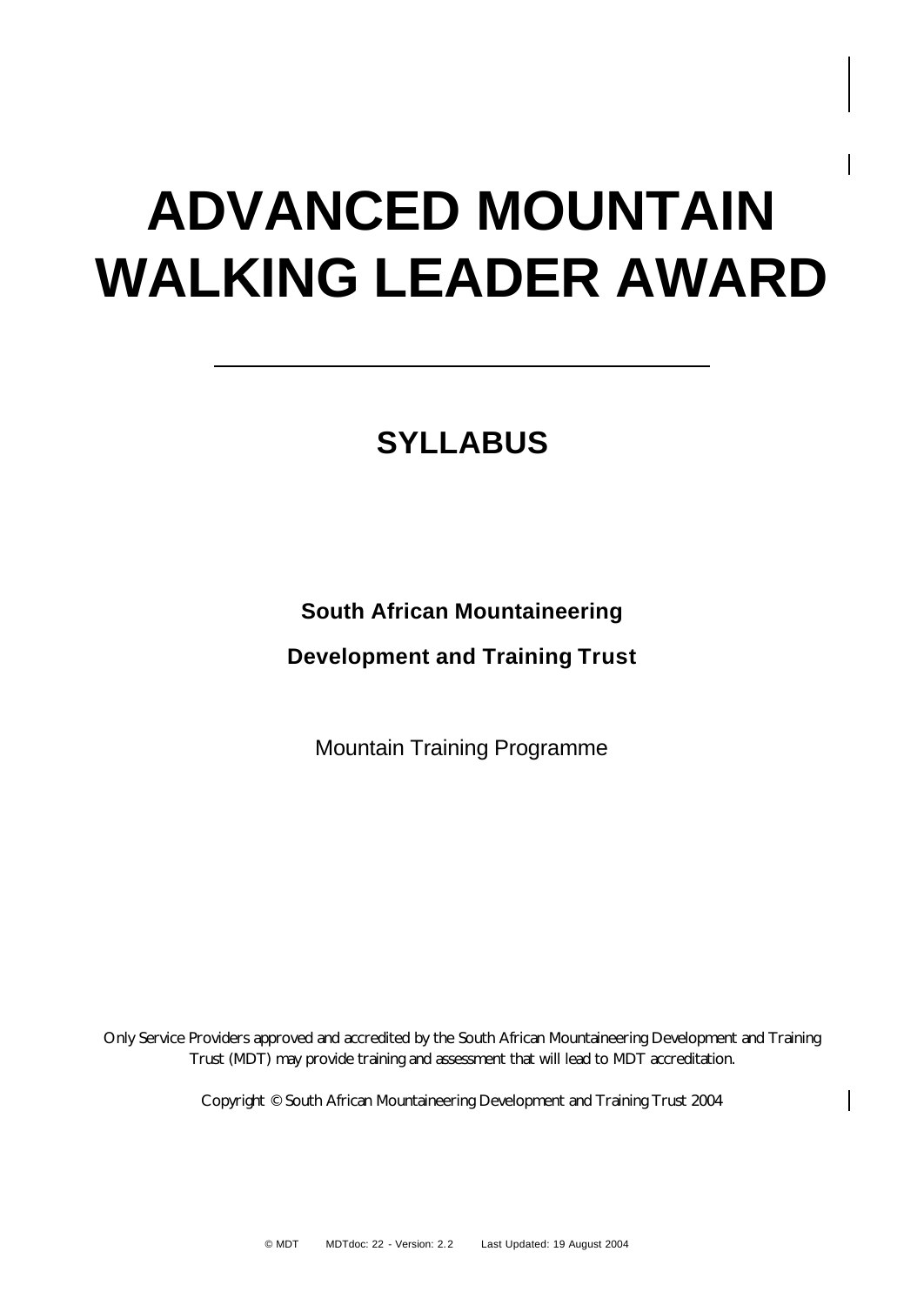# **Advanced Mountain Walking Leader Award**

## **Syllabus**

## **NAVIGATION**

1

Competence as a navigator is a basic pre-requisite of any mountain walking leader. The candidate will be expected to choose an appropriate navigation technique for the conditions. This may range from in good conditions, following a path, a ridge or a stream with a map and compass in their pocket to, in poor visibility and in darkness, navigation across mountain terrain by walking accurately on a bearing while estimating distances and interpreting the ground underfoot.

The candidate must be familiar with:

- Relevant maps, scales and conventional map symbols;
- Contours and other methods of showing relief;
- Topographical features;
- Relating the map to the ground and vice versa;
- Measuring distance on the map and the ground;
- Navigating across country with the map alone;
- Suitable compasses & other navigational tools;
- Methods of relocation;
- Methods of navigating across country in poor visibility and in darkness;
- Route finding without map or compass;
- Route planning, including methods of recording routes.

## **ACCESS & THE ENVIRONMENT**

The candidate must:

- Be aware of the "multiple use" mountain environment;
- Appreciate conservation issues and be aware of the long term effects of human pressure on the mountain environment;
- Know how and where to get information about access to mountain areas using, where appropriate guide books and maps, state authorities, nature conservancy, local landowners and other agencies;
- Appreciate the significance of access arrangements and servitude in mountain areas, having regard to the fact that a large proportion of these areas are in private ownership;
- Understand the nature of specially designated areas and limitations on their use (nature reserves, national parks etc.);
- Be familiar with the mountain code;
- Be able to adequately brief and de-brief their group with regards environmental impact minimisation.

## **HAZARDS**

## **Environmental Hazards**

The candidate must have an awareness of the major environmental mountain hazards and how to deal with them.

## **Water Hazards**

The candidate must be able to demonstrate:

- An understanding of the dangers of water and methods of avoidance;
- The best crossing points for swollen rivers;
- Preparation and safety precautions when crossing rivers;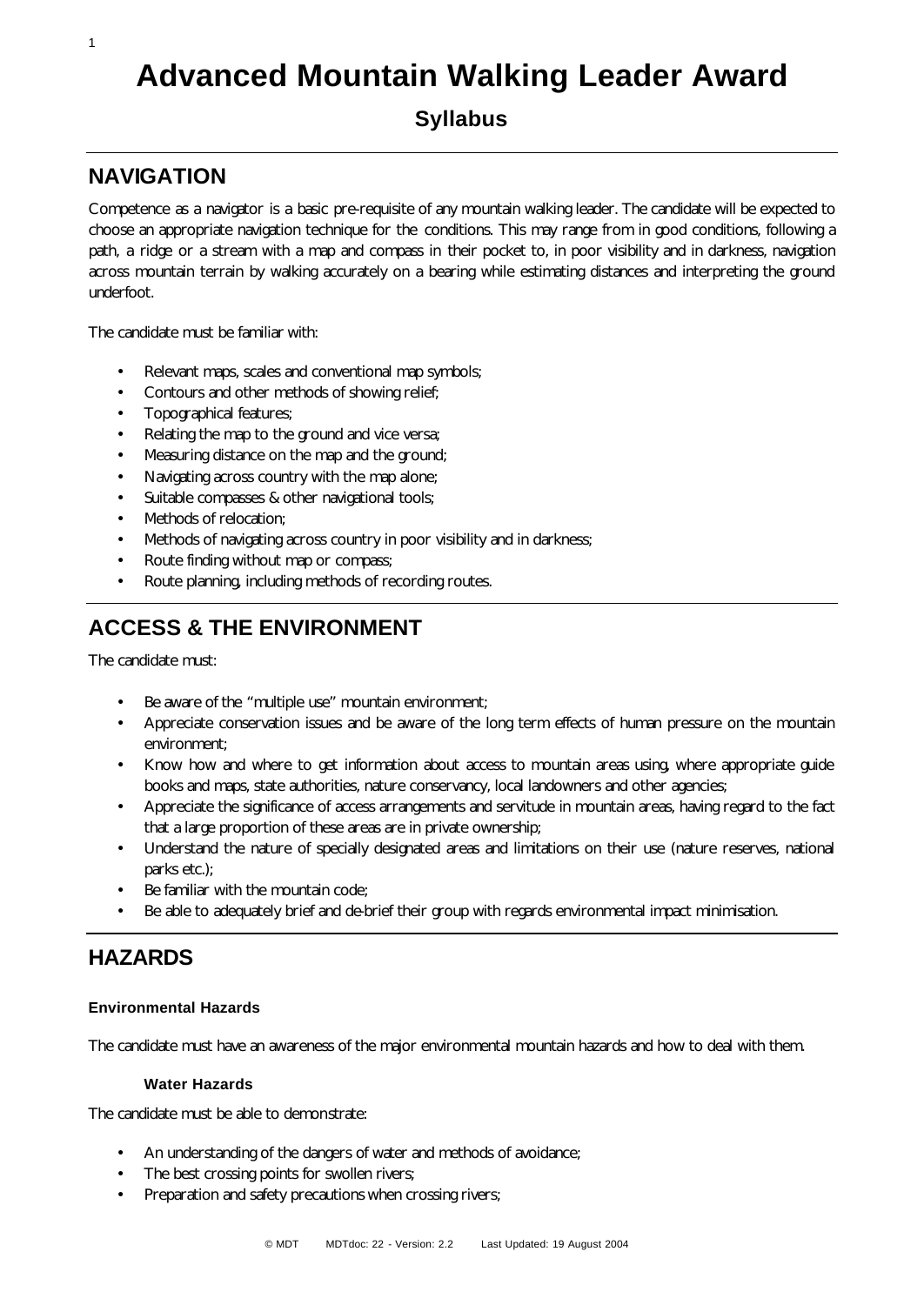• Knowledge of the hazards associated with a rope in a swift water environment.

## **Steep Ground**

This section of the syllabus is not intended to train the candidate as a rock climber, nor is it intended for these people who set out with the intention of using a rope to negotiate steep terrain. Situations do arise however, where a rope may be necessary to safeguard members of the group. The purpose of this section is to familiarise the candidate with elementary techniques, to enable them to recognise difficulties and potential dangers and to give competent help in cases of emergency.

It is emphasised that the techniques employed are not necessarily those that would be suitable for rock climbing. Any safe method used should involve the use of the rope alone.

The candidate must be familiar with:

- Route selection and the choice of a line on steep terrain;
- The supervision of the group, both with and without a rope;
- Movement over rock and mixed terrain;
- The suitability of different types, diameters and lengths of rope, rope management and appropriate knots;
- Use and limitation of the walking rope for the following purposes:
	- o Methods of belaying, including choice of safe anchors;
	- o Protecting descents and ascents by waist and direct belay;
	- o Lowering where appropriate;
	- o Safeguarding a single party member whilst moving together with the leader;
	- o Carrying injured or exhausted party members (rope stretchers, coil carry methods)
	- o Hand lines for protecting: ascent, descent and exposed traverses;
	- o Abseiling, without a safety rope, on moderate terrain

*Abseiling is for the leader only, and not for group members.*

## **MEDICAL**

The candidate must have an understanding of the following conditions, their causes, signs, symptoms, prevention and treatment:

- Mountain hypothermia and its treatment both in the field and at a base;
- Cold injuries;
- Heat injuries.
- Altitude related illnesses
- Bites & stings
- Trauma injuries

## **WEATHER**

The candidate must have an elementary knowledge of weather, be able to relate regional weather forecasts to mountainous areas and make short-term forecasts from observed meteorological conditions, including:

- Sources of information;
- Elementary interpretation on weather maps;
- Weather developments associated with major weather systems;
- Elementary practical identification of cloud types, wind speed and temperature.

The candidate must understand and be able to respond to appropriately to:

- Lightning
- Sudden changes in temperature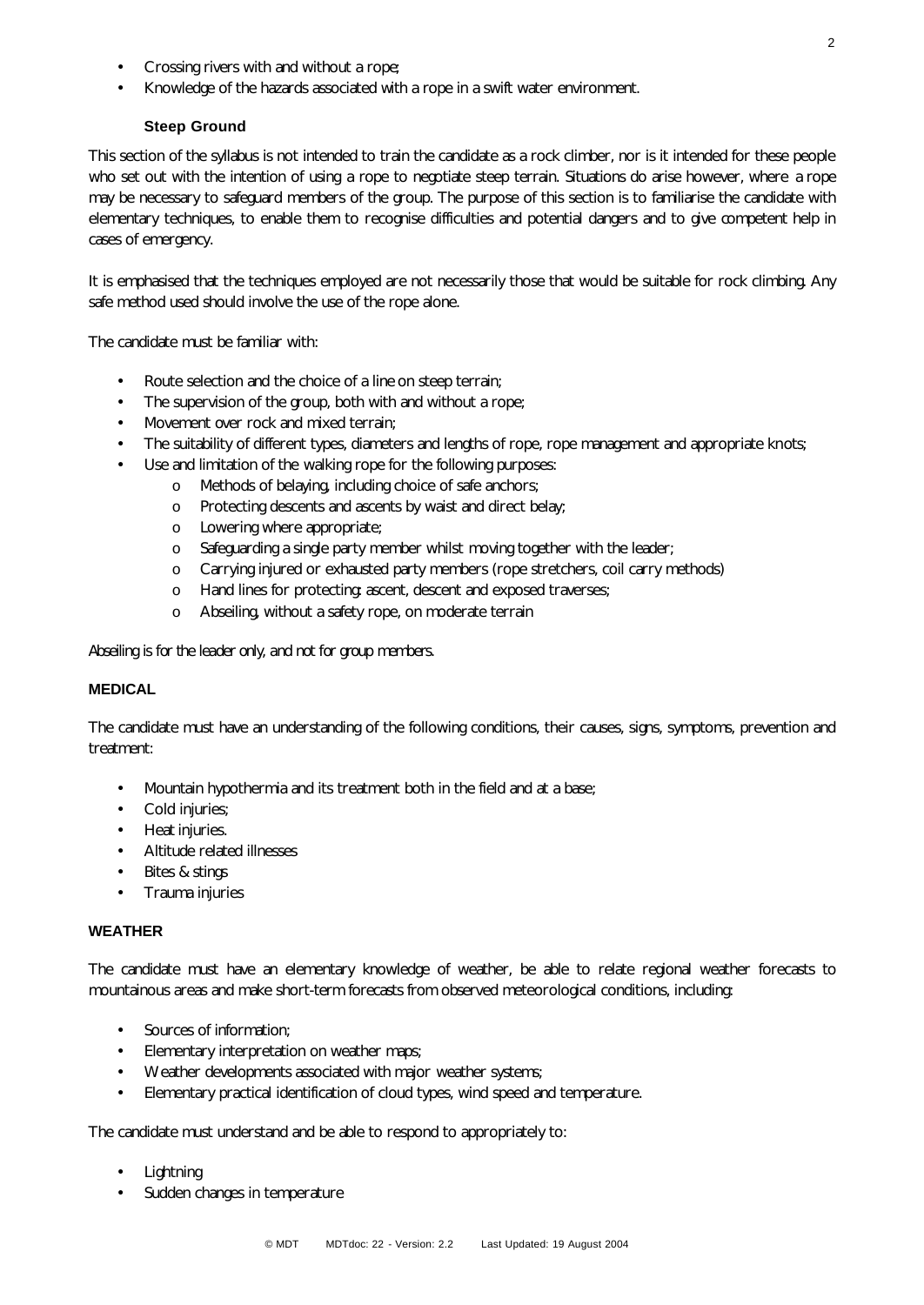- **Storms**
- Flooding

## **EMERGENCIES**

The candidate must be able to demonstrate:

- The procedure to follow in the event of an accident;
- Methods of search and evacuation; (box and sweep search)
- Improvised mountain rescue it's application and limitations;
- Knowledge of national mountain search and rescue structures.

## **EQUIPMENT**

The candidate must have knowledge of the personal equipment required for mountain walking expeditions taking into account:

- Different types and makes of tents, sleeping bags, rucksacks and other lightweight equipment;
- The selection of suitable equipment required for various types of expedition;
- Packing and carrying of personal and communal equipment
- Care and maintenance of equipment.

and giving consideration to the design characteristics of:

- Weather & climate conditions
- Material; construction; performance
- Warmth, weight, bulk, function
- Cost

## **EXPEDITION SKILLS**

#### **MANAGEMENT**

The candidate must be familiar with the responsibilities of the group leader, particularly for the care and safety of the group:

#### **General Responsibilities:**

- To individual party members and to the party as a whole;
- To the sponsoring authority, committee, club or organisation sanctioning the expedition;
- To the general public, to environmental interests, to local residents or farmers and to the mountaineering fraternity.

#### **Specific Responsibilities:**

- to identify the underlying aims and objectives and to define the specific purpose of the expedition;
- To carry out the initial planning, obtaining authority clearance, parental consent, personal and medical information and insurance (where appropriate);
- To complete detailed preparations including planning routes, obtaining access permissions, weather forecasts, and briefing the group.

#### **Operational Responsibilities in the Mountains:**

- To manage the group effectively by setting and reviewing targets, by positive decision-making, by delegation where appropriate, by proper group control and discipline, and by good communication;
- To meet the changing needs of the group and its individual members by observation, anticipation and good judgement, by sensitivity to the state of the group and its members, with particular regard to their health and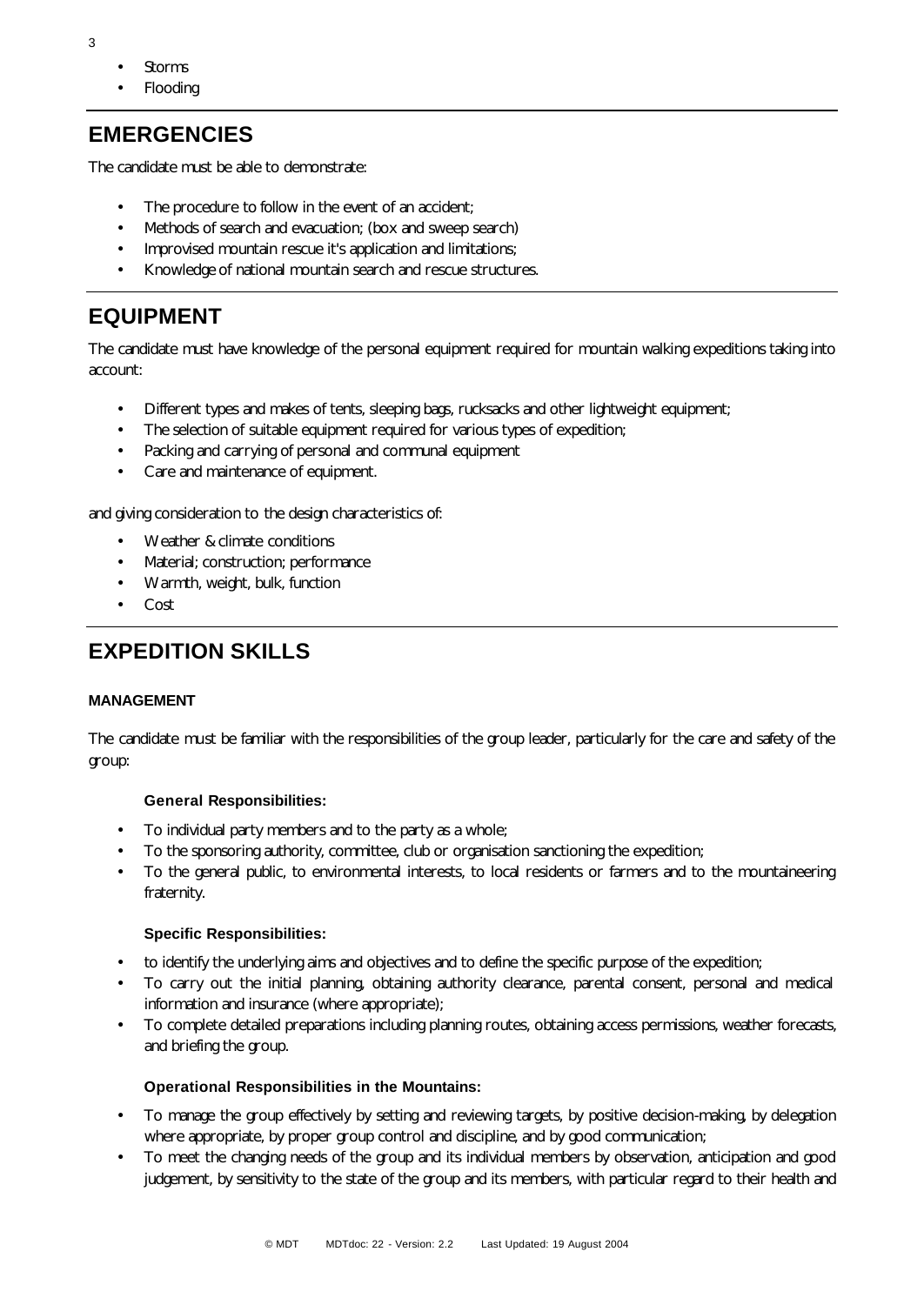fitness, by maintaining confidence and enthusiasm despite uncertainty or stress and by adopting a leadership style appropriate to the situation;

• To provide a safe and rewarding experience for each group member through involvement, interest, enjoyment and achievement; through imparting appropriate technical skills and competence and through fostering environmental awareness.

## **WALKING SKILLS & GROUP MAINTENENCE**

The candidates must be familiar with:

#### **Individual skills:**

• Pace rhythm, foot placing, conservation of energy, balance and co-ordination;

#### **Group skills:**

• Leader and tail-man, psychology of the group, corporate strength, group maintenance

## **CAMPCRAFT**

#### **Camping**

The candidate must be familiar with:

- The selection of a campsite;
- Positioning and pitching a tent;
- The organisation of a camp and individual tents;
- Group and personal hygiene;
- Bivouac skills.

#### **Food**

The candidate must be familiar with:

- The selection of suitable foods, quantities and packaging;
- The preparation of food and cooking.

## **INTERESTS**

Mountain walking leaders should have a knowledge of:

- The mountain environment, geology, flora, fauna, local history, mountaineering, photography, and the history of mountaineering
- Clubs and organisations. The leader should know about or have access to information on suitable training organisations, mountaineering clubs, guidebooks and mountaineering literature.